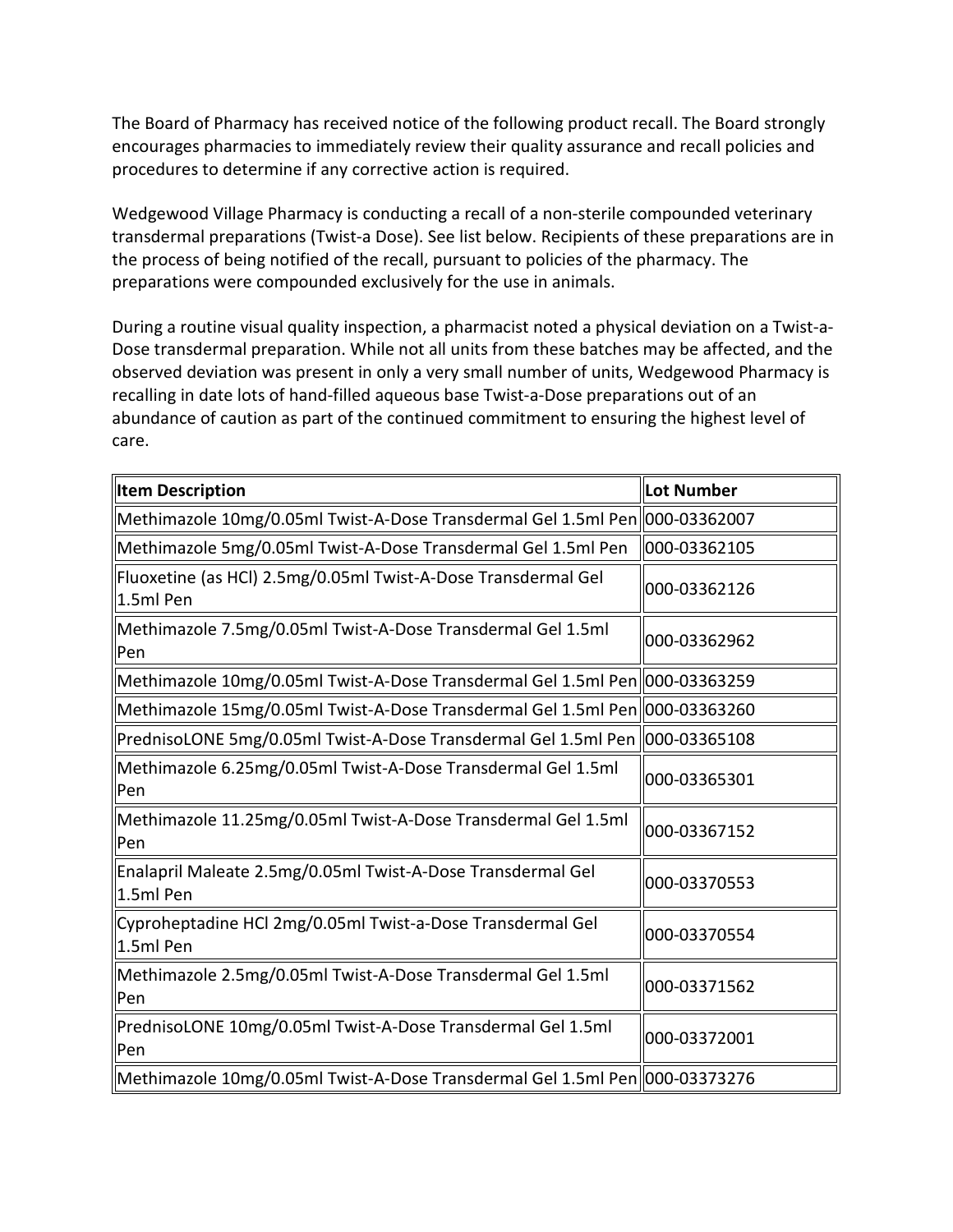| <b>Item Description</b>                                                          | Lot Number    |
|----------------------------------------------------------------------------------|---------------|
| Methimazole 5mg/0.05ml Twist-A-Dose Transdermal Gel 1.5ml Pen                    | 000-03374269  |
| Amlodipine (as Besylate) 1.25mg/0.05ml Twist-A-Dose Transdermal<br>Gel 1.5ml Pen | 000-03374496  |
| PrednisoLONE 5mg/0.05ml Twist-A-Dose Transdermal Gel 1.5ml Pen   000-03374787    |               |
| PrednisoLONE 5mg/0.05ml Twist-A-Dose Transdermal Gel 1.5ml Pen   000-03375296    |               |
| Methimazole 2.5mg/0.05ml Twist-A-Dose Transdermal Gel 1.5ml<br>Pen               | 000-03375336  |
| Methimazole in PLO 2.5mg/0.05ml Twist-A-Dose Transdermal Gel<br>1.5ml Pen        | 000-03377045  |
| Methimazole 1.25mg/0.05ml Twist-A-Dose Transdermal Gel 1.5ml<br>Pen              | 1000-03378487 |
| Methimazole 2.5mg/0.05ml Twist-A-Dose Transdermal Gel 1.5ml<br>Pen               | 000-03378560  |
| Methimazole 7.5mg/0.05ml Twist-A-Dose Transdermal Gel 1.5ml<br>Pen               | 000-03379016  |
| Methimazole 10mg/0.05ml Twist-A-Dose Transdermal Gel 1.5ml Pen 000-03380882      |               |
| Methimazole 1.25mg/0.05ml Twist-A-Dose Transdermal Gel 1.5ml<br>Pen              | 000-03380888  |
| Methimazole 5mg/0.05ml Twist-A-Dose Transdermal Gel 1.5ml Pen                    | 000-03381399  |
| Methimazole 2.5mg/0.05ml Twist-A-Dose Transdermal Gel 1.5ml<br>Pen               | 000-03383735  |
| PrednisoLONE 3mg/0.05ml Twist-A-Dose Transdermal Gel 1.5ml Pen   000-03384323    |               |
| Methimazole 2.5mg/0.05ml Twist-A-Dose Transdermal Gel 1.5ml<br>Pen               | 000-03384589  |
| Methimazole in PLO 2.5mg/0.05ml Twist-A-Dose Transdermal Gel<br>1.5ml Pen        | 000-03385207  |
| PrednisoLONE 4mg/0.05ml Twist-A-Dose Transdermal Gel 1.5ml Pen   000-03385838    |               |
| Fluoxetine (as HCl) 5mg/0.05ml Twist-A-Dose Transdermal Gel 1.5ml<br>Pen         | 000-03387187  |
| Methimazole 5mg/0.05ml Twist-A-Dose Transdermal Gel 1.5ml Pen                    | 000-03387630  |
| Methimazole 2.5mg/0.05ml Twist-A-Dose Transdermal Gel 1.5ml<br>Pen               | 000-03389123  |
| Methimazole 10mg/0.05ml Twist-A-Dose Transdermal Gel 1.5ml Pen 000-03390117      |               |
| Methimazole 2.5mg/0.05ml Twist-A-Dose Transdermal Gel 1.5ml<br>Pen               | 000-03390658  |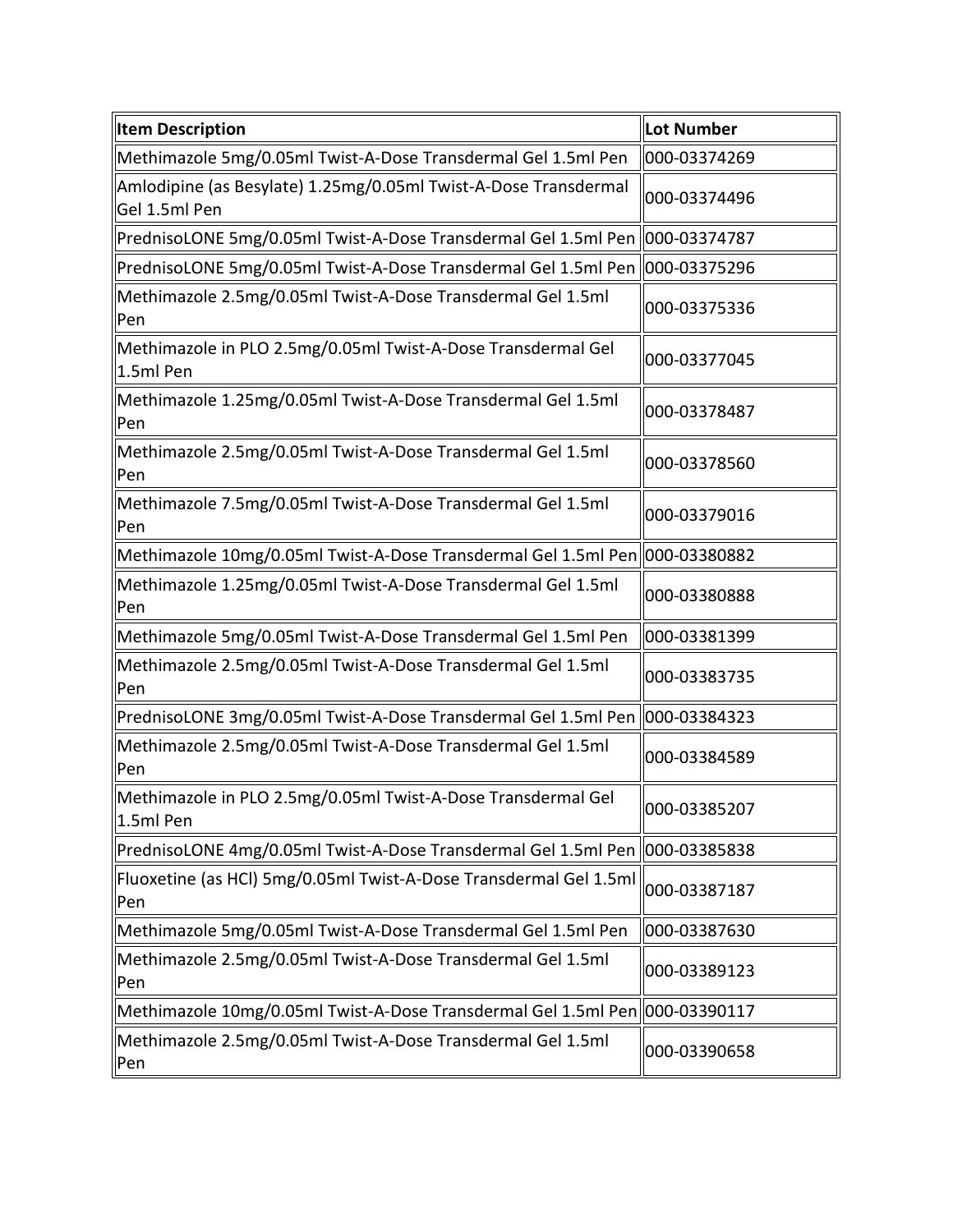| <b>Item Description</b>                                                         | Lot Number   |
|---------------------------------------------------------------------------------|--------------|
| Methimazole in PLO 10mg/0.05ml Twist-a-dose Transdermal Gel<br>1.5ml Pen        | 000-03391027 |
| Methimazole 5mg/0.05ml Twist-A-Dose Transdermal Gel 1.5ml Pen                   | 000-03391881 |
| PrednisoLONE 5mg/0.05ml Twist-A-Dose Transdermal Gel 1.5ml Pen  000-03392405    |              |
| Methimazole 5mg/0.05ml Twist-A-Dose Transdermal Gel 1.5ml Pen                   | 000-03393501 |
| PrednisoLONE 5mg/0.05ml Twist-A-Dose Transdermal Gel 1.5ml Pen 000-03393502     |              |
| Methimazole in PLO 5mg/0.05ml Twist-A-Dose Transdermal Gel<br>1.5ml Pen         | 000-03394786 |
| Methimazole 7.5mg/0.05ml Twist-A-Dose Transdermal Gel 1.5ml<br>Pen              | 000-03395132 |
| Methimazole 2.5mg/0.05ml Twist-A-Dose Transdermal Gel 1.5ml<br>Pen              | 000-03395408 |
| Methimazole 7.5mg/0.05ml Twist-A-Dose Transdermal Gel 1.5ml<br>Pen              | 000-03396928 |
| Methimazole 2.5mg/0.05ml Twist-A-Dose Transdermal Gel 1.5ml<br>Pen              | 000-03397021 |
| Methimazole 5mg/0.05ml Twist-A-Dose Transdermal Gel 1.5ml Pen                   | 000-03397379 |
| Amlodipine (as Besylate) 2.5mg/0.05ml Twist-A-Dose Transdermal<br>Gel 1.5ml Pen | 000-03398034 |
| Fluoxetine (as HCl) 3mg/0.05ml Twist-A-Dose Transdermal Gel 1.5ml<br>Pen        | 000-03398498 |
| Methimazole 5mg/0.05ml Twist-A-Dose Transdermal Gel 1.5ml Pen                   | 000-03398989 |
| Methimazole 2.5mg/0.05ml Twist-A-Dose Transdermal Gel 1.5ml<br>Pen              | 000-03401140 |
| Methimazole 10mg/0.05ml Twist-A-Dose Transdermal Gel 1.5ml Pen 000-03401531     |              |
| Methimazole 15mg/0.05ml Twist-A-Dose Transdermal Gel 1.5ml Pen 000-03402981     |              |
| Methimazole 5mg/0.05ml Twist-A-Dose Transdermal Gel 1.5ml Pen                   | 000-03403431 |
| Methimazole 5mg/0.05ml Twist-A-Dose Transdermal Gel 1.5ml Pen                   | 000-03403984 |
| Methimazole 15mg/0.05ml Twist-A-Dose Transdermal Gel 1.5ml Pen 000-03404555     |              |
| Methimazole 1mg/0.05ml Twist-A-Dose Transdermal Gel 1.5ml Pen                   | 000-03404556 |
| Methimazole 2.5mg/0.05ml Twist-A-Dose Transdermal Gel 1.5ml<br>Pen              | 000-03406521 |
| Methimazole 5mg/0.05ml Twist-A-Dose Transdermal Gel 1.5ml Pen                   | 000-03406596 |
| PrednisoLONE 2mg/0.05ml Twist-A-Dose Transdermal Gel 1.5ml Pen                  | 000-03407328 |
| Fluoxetine (as HCl) 7.5mg/0.05ml Twist-A-Dose Transdermal Gel<br>1.5ml Pen      | 000-03407507 |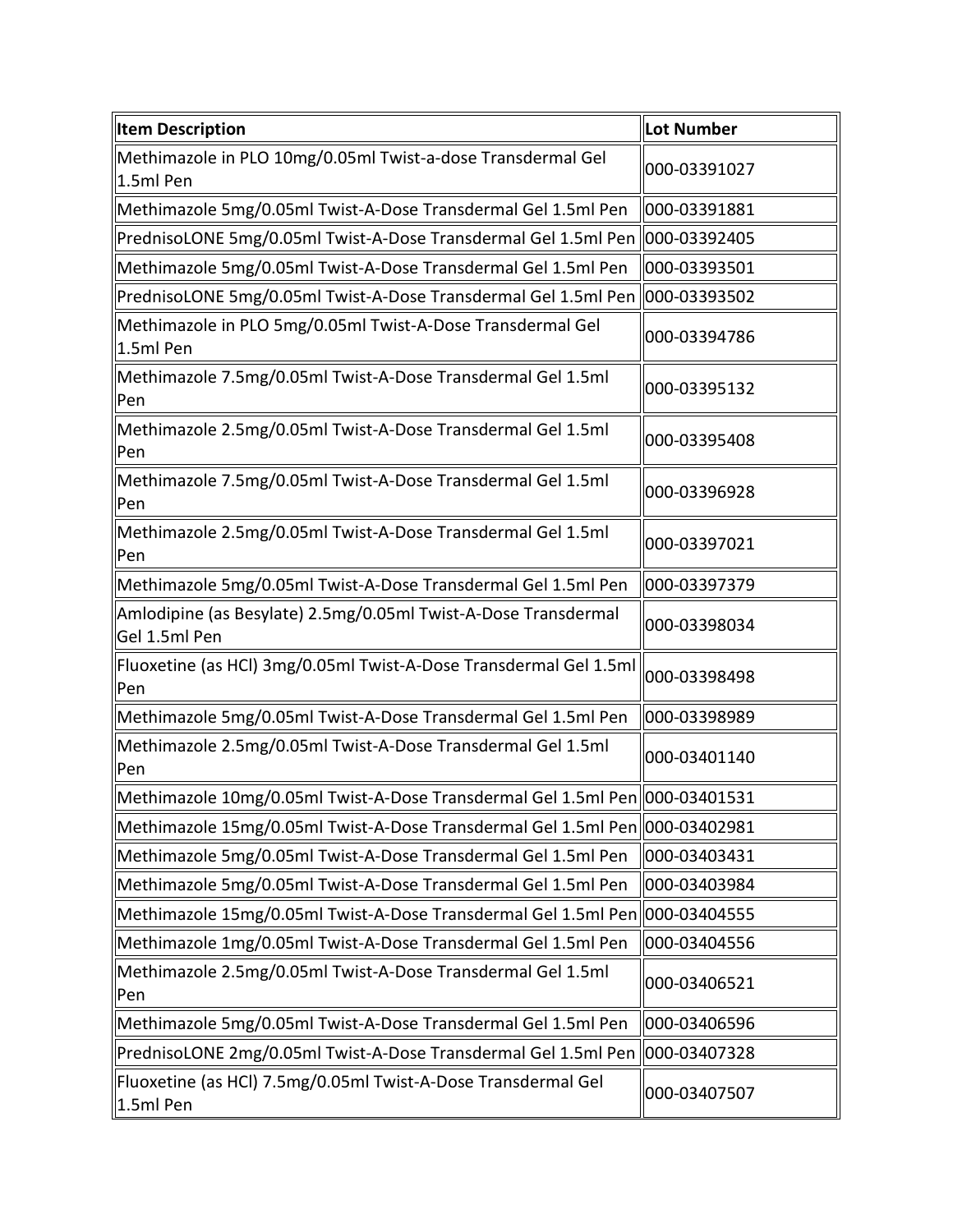| <b>Item Description</b>                                                       | Lot Number    |
|-------------------------------------------------------------------------------|---------------|
| Methimazole 2.5mg/0.05ml Twist-A-Dose Transdermal Gel 1.5ml<br>Pen            | 000-03408839  |
| Fluoxetine (as HCl) 5mg/0.05ml Twist-A-Dose Transdermal Gel 1.5ml<br>Pen      | 1000-03409262 |
| Methimazole 2.5mg/0.05ml Twist-A-Dose Transdermal Gel 1.5ml<br>Pen            | 000-03409730  |
| PrednisoLONE 7.5mg/0.05ml Twist-A-Dose Transdermal Gel 1.5ml<br>Pen           | 000-03409839  |
| PrednisoLONE 2.5mg/0.05ml Twist-A-Dose Transdermal Gel 1.5ml<br>Pen           | 000-03411282  |
| Methimazole 5mg/0.05ml Twist-A-Dose Transdermal Gel 1.5ml Pen                 | 000-03411976  |
| Methimazole 2.5mg/0.05ml Twist-A-Dose Transdermal Gel 1.5ml<br>Pen            | 000-03412012  |
| Fluoxetine (as HCl) 6mg/0.05ml Twist-A-Dose Trandermal Gel 1.5ml<br>Pen       | 000-03412664  |
| Methimazole 5mg/0.05ml Twist-A-Dose Transdermal Gel 1.5ml Pen                 | 000-03413097  |
| PrednisoLONE 5mg/0.05ml Twist-A-Dose Transdermal Gel 1.5ml Pen 000-03413427   |               |
| Mirtazapine 3.75mg/0.05ml Twist-A-Dose Transdermal Gel Pen<br>1.5ml           | 000-03413544  |
| Benazepril HCl 2.5mg/0.05ml Twist-A-Dose Transdermal Gel 1.5ml<br>Pen         | 000-03413617  |
| Methimazole in PLO 7.5mg/0.05ml Twist-a-dose Transdermal Gel<br>1.5ml Pen     | 000-03414788  |
| Methimazole 2.5mg/0.05ml Twist-A-Dose Transdermal Gel 1.5ml<br>Pen            | 000-03414794  |
| Methimazole 5mg/0.05ml Twist-A-Dose Transdermal Gel 1.5ml Pen                 | 000-03414873  |
| Methimazole 2.5mg/0.05ml Twist-A-Dose Transdermal Gel 1.5ml<br>Pen            | 000-03416144  |
| PrednisoLONE 5mg/0.05ml Twist-A-Dose Transdermal Gel 1.5ml Pen   000-03418029 |               |
| Methimazole 5mg/0.05ml Twist-A-Dose Transdermal Gel 1.5ml Pen                 | 000-03418651  |
| Fluoxetine (as HCl) 5mg/0.05ml Twist-A-Dose Transdermal Gel 1.5ml<br>Pen      | 000-03419632  |
| Methimazole 10mg/0.05ml Twist-A-Dose Transdermal Gel 1.5ml Pen 000-03419719   |               |
| PrednisoLONE 10mg/0.05ml Twist-A-Dose Transdermal Gel 1.5ml<br>Pen            | 000-03422049  |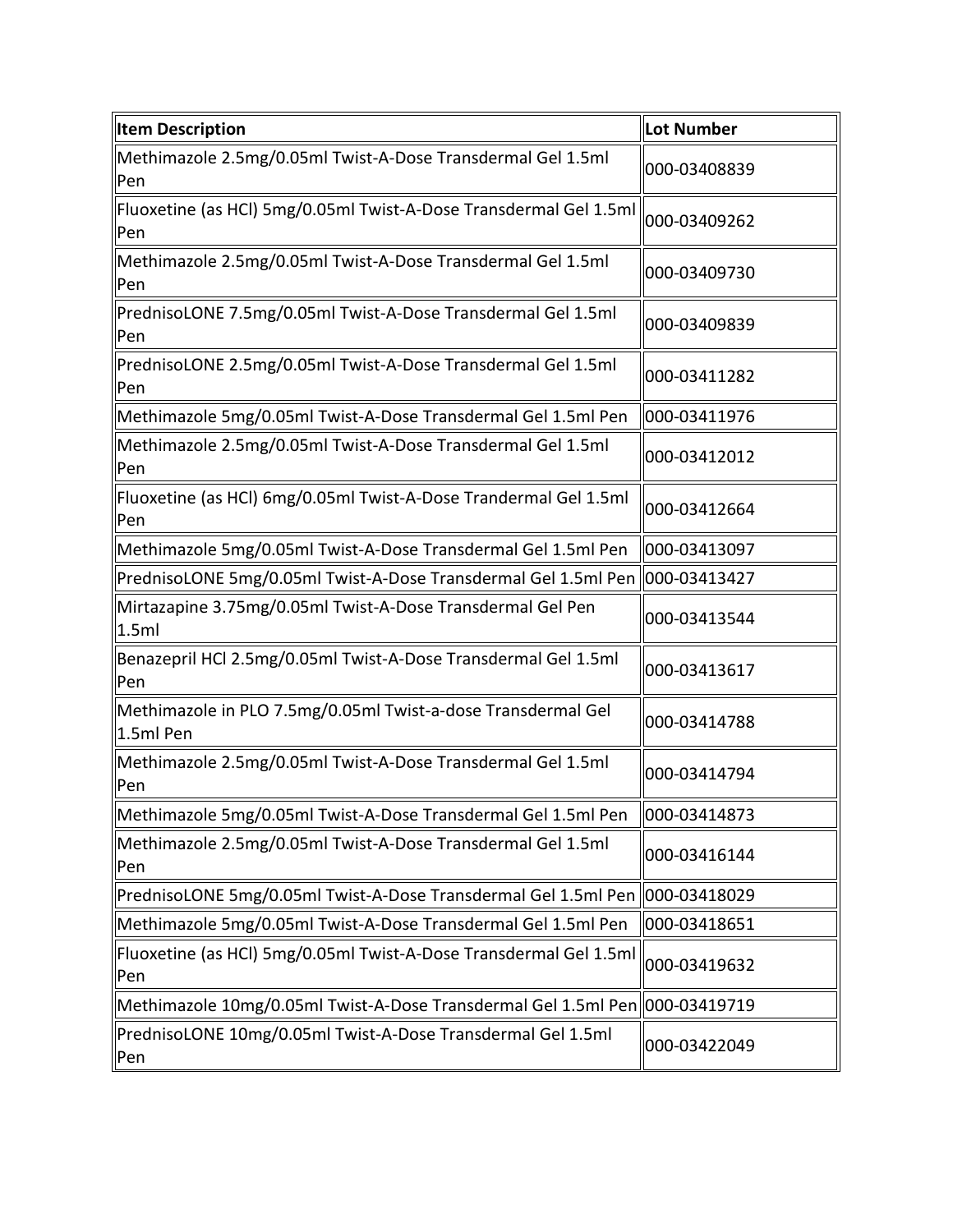| ∥Item Description                                                                       | Lot Number    |
|-----------------------------------------------------------------------------------------|---------------|
| Fluoxetine (as HCl) 2mg/0.05ml Twist-A-Dose Transdermal Gel 1.5ml<br>Pen                | 1000-03422978 |
| PrednisoLONE 5mg/0.05ml Twist-A-Dose Transdermal Gel 1.5ml Pen 000-03426163             |               |
| Methimazole in PLO 2.5mg/0.05ml Twist-A-Dose Transdermal Gel<br>1.5ml Pen               | 000-03426164  |
| PrednisoLONE 2mg/0.05ml Twist-A-Dose Transdermal Gel 1.5ml Pen   000-03427509           |               |
| Mirtazapine 1.5mg/0.05ml Twist-A-Dose Transdermal Gel 1.5ml Pen                         | 000-03428211  |
| Methimazole 2.5mg/0.05ml Twist-A-Dose Transdermal Gel 1.5ml<br>Pen                      | 000-03429978  |
| Methimazole 10mg/0.05ml Twist-A-Dose Transdermal Gel 1.5ml Pen $\parallel$ 000-03431441 |               |
| Mirtazapine 1.5mg/0.05ml Twist-A-Dose Transdermal Gel 1.5ml Pen                         | 000-03433466  |
| Atenolol 6.25mg/0.05ml Twist-A-Dose Transdermal Gel 1.5ml Pen                           | 000-03434951  |
| Amlodipine (as Besylate) 0.625mg/0.05ml Twist-A-Dose Transdermal<br>Gel 1.5ml Pen       | 000-03435171  |
| Methimazole 2.5mg/0.05ml Twist-A-Dose Transdermal Gel 1.5ml<br>Pen                      | 000-03436205  |
| PrednisoLONE 5mg/0.05ml Twist-A-Dose Transdermal Gel 1.5ml Pen   000-03436538           |               |
| PrednisoLONE 5mg/0.05ml Twist-A-Dose Transdermal Gel 1.5ml Pen   000-03437966           |               |
| Fluoxetine (as HCl) 6mg/0.05ml Twist-A-Dose Trandermal Gel 1.5ml<br>Pen                 | 000-03438016  |
| Fluoxetine (as HCl) 4mg/0.05ml Twist-A-Dose Transdermal Gel 1.5ml<br>Pen                | 000-03438144  |
| Methimazole 6mg/0.05ml Twist-A-Dose Transdermal Gel 1.5ml Pen                           | 000-03438355  |
| Methimazole 1.25mg/0.05ml Twist-A-Dose Transdermal Gel 1.5ml<br>Pen                     | 000-03439777  |
| PrednisoLONE 4mg/0.05ml Twist-A-Dose Transdermal Gel 1.5ml Pen 000-03439875             |               |
| Methimazole 7.5mg/0.05ml Twist-A-Dose Transdermal Gel 1.5ml<br>Pen                      | 000-03441501  |
| Methimazole 1.25mg/0.05ml Twist-A-Dose Transdermal Gel 1.5ml<br>Pen                     | 000-03441540  |
| Chlorpheniramine Maleate 2mg/0.05ml T-A-D 1.5ml Twist-A-Dose<br>Pen                     | 000-03443945  |
| Methimazole 5mg/0.05ml Twist-A-Dose Transdermal Gel 1.5ml Pen                           | 000-03444090  |
| PrednisoLONE 10mg/0.05ml Twist-A-Dose Transdermal Gel 1.5ml<br>Pen                      | 000-03444279  |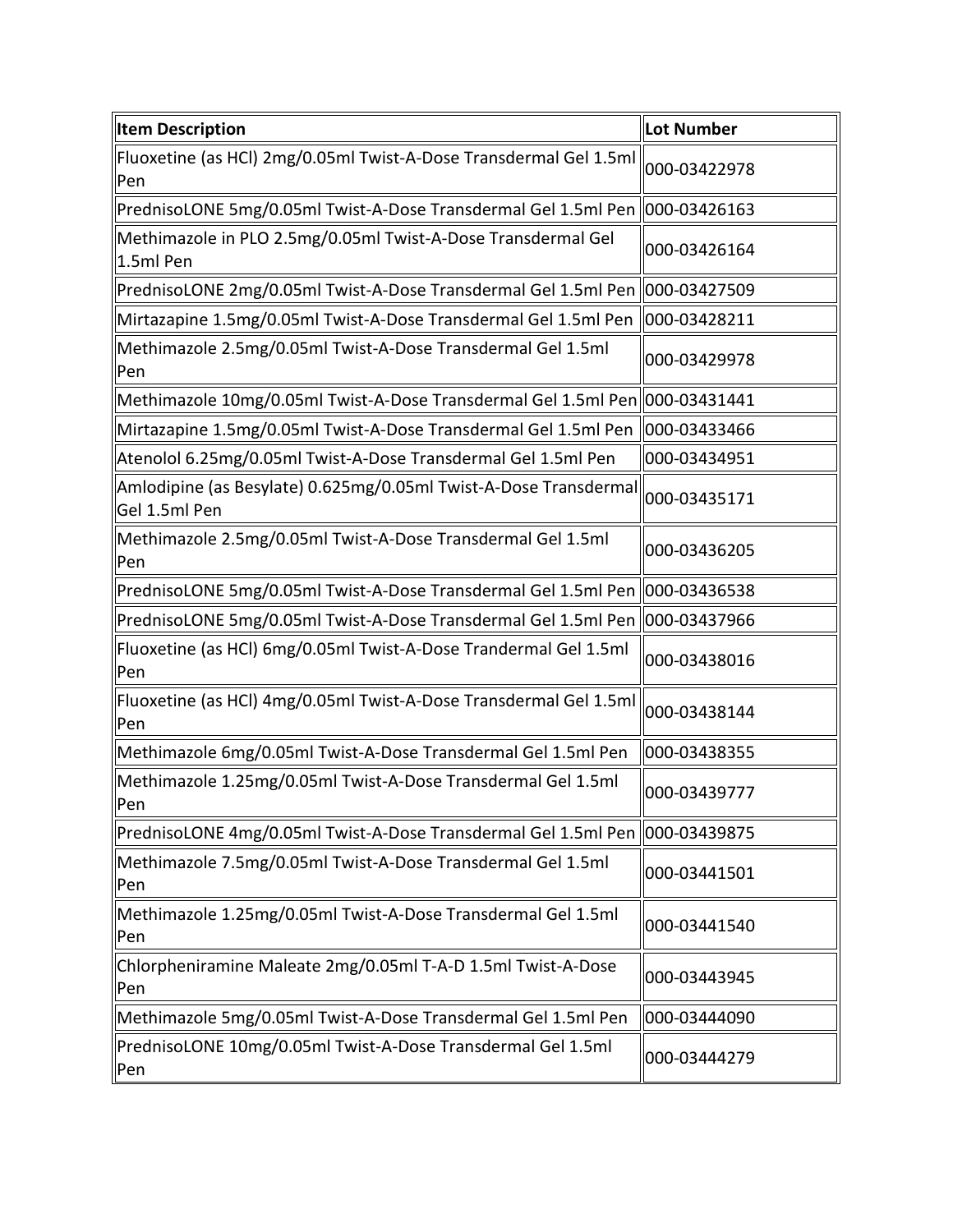| <b>Item Description</b>                                                     | Lot Number   |
|-----------------------------------------------------------------------------|--------------|
| Methimazole in PLO 2.5mg/0.05ml Twist-A-Dose Transdermal Gel<br>1.5ml Pen   | 000-03447395 |
| Methimazole 5mg/0.05ml Twist-A-Dose Transdermal Gel 1.5ml Pen               | 000-03448107 |
| Methimazole 10mg/0.05ml Twist-A-Dose Transdermal Gel 1.5ml Pen 000-03450906 |              |
| Fluoxetine (as HCl) 10mg/0.05ml Twist-A-Dose Transdermal Gel<br>1.5ml Pen   | 000-03454730 |
| Amitriptyline HCl 2.5mg/0.05ml Twist-A-Dose Transdermal Gel Pen             | 000-03454766 |
| PrednisoLONE 2.5mg/0.05ml Twist-A-Dose Transdermal Gel 1.5ml<br>Pen         | 000-03455446 |
| Methimazole 5mg/0.05ml Twist-A-Dose Transdermal Gel 1.5ml Pen               | 000-03457395 |
| Amitriptyline HCl 5mg/0.05ml Twist-A-Dose Transdermal Gel 1.5ml<br>Pen      | 000-03457396 |
| Methimazole 2.5mg/0.05ml Twist-A-Dose Transdermal Gel 1.5ml<br>Pen          | 000-03458453 |
| PrednisoLONE 5mg/0.05ml Twist-A-Dose Transdermal Gel 1.5ml Pen 000-03458551 |              |
| Methimazole 2.5mg/0.05ml Twist-A-Dose Transdermal Gel 1.5ml<br>Pen          | 000-03459443 |
| Amitriptyline HCl 5mg/0.05ml Twist-A-Dose Transdermal Gel 1.5ml<br>Pen      | 000-03460588 |
| Methimazole 2.5mg/0.05ml Twist-A-Dose Transdermal Gel 1.5ml<br>Pen          | 000-03461527 |
| Methimazole 5mg/0.05ml Twist-A-Dose Transdermal Gel 1.5ml Pen               | 000-03462775 |
| Methimazole 5mg/0.05ml Twist-A-Dose Transdermal Gel 1.5ml Pen               | 000-03462776 |
| Methimazole 2.5mg/0.05ml Twist-A-Dose Transdermal Gel 1.5ml<br>Pen          | 000-03463665 |
| Methimazole 5mg/0.05ml Twist-A-Dose Transdermal Gel 1.5ml Pen               | 000-03463705 |
| Methimazole in PLO 5mg/0.05ml Twist-A-Dose Transdermal Gel<br>1.5ml Pen     | 000-03463922 |
| Methimazole 2.5mg/0.05ml Twist-A-Dose Transdermal Gel 1.5ml<br>Pen          | 000-03465031 |
| Methimazole 2.5mg/0.05ml Twist-A-Dose Transdermal Gel 1.5ml<br>Pen          | 000-03465399 |
| Methimazole 2.5mg/0.05ml Twist-A-Dose Transdermal Gel 1.5ml<br>Pen          | 000-03465615 |
| Methimazole 3.75mg/0.05ml Twist-A-Dose Transdermal Gel 1.5ml<br>Pen         | 000-03465626 |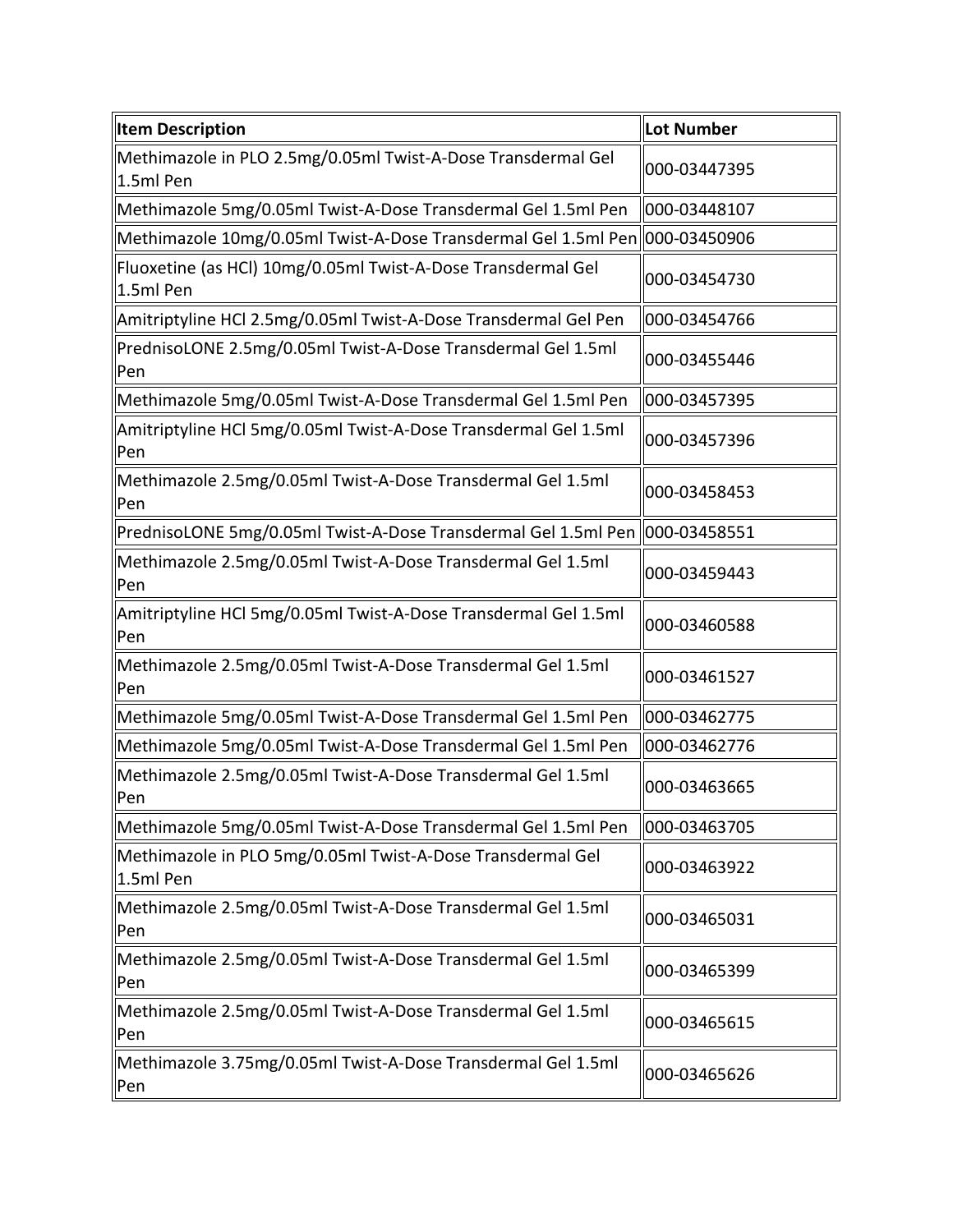| Item Description                                                                      | Lot Number    |
|---------------------------------------------------------------------------------------|---------------|
| Fluoxetine (as HCl) 5mg/0.05ml Twist-A-Dose Transdermal Gel 1.5ml 000-03465758<br>Pen |               |
| Mirtazapine 3.75mg/0.05ml Twist-A-Dose Transdermal Gel Pen<br>1.5ml                   | 000-03468511  |
| Methimazole 5mg/0.05ml Twist-A-Dose Transdermal Gel 1.5ml Pen                         | 000-03470204  |
| Methimazole 5mg/0.05ml Twist-A-Dose Transdermal Gel 1.5ml Pen                         | 000-03470916  |
| Methimazole 7.5mg/0.05ml Twist-A-Dose Transdermal Gel 1.5ml<br>Pen                    | 000-03471493  |
| Methimazole 5mg/0.05ml Twist-A-Dose Transdermal Gel 1.5ml Pen                         | 000-03472228  |
| Methimazole 3mg/0.05ml Twist-A-Dose Transdermal Gel 1.5ml Pen                         | 000-03473083  |
| Methimazole 5mg/0.05ml Twist-A-Dose Transdermal Gel 1.5ml Pen                         | 000-03477386  |
| Methimazole 1.25mg/0.05ml Twist-A-Dose Transdermal Gel 1.5ml<br>Pen                   | 000-03477803  |
| PrednisoLONE 5mg/0.05ml Twist-A-Dose Transdermal Gel 1.5ml Pen   000-03479659         |               |
| Methimazole 1.5mg/0.05ml Twist-A-Dose Transdermal Gel 1.5ml<br>Pen                    | 000-03480389  |
| PrednisoLONE 5mg/0.05ml Twist-A-Dose Transdermal Gel 1.5ml Pen  000-03481735          |               |
| Methimazole 10mg/0.05ml Twist-A-Dose Transdermal Gel 1.5ml Pen  000-03483571          |               |
| Fluoxetine (as HCl) 7.5mg/0.05ml Twist-A-Dose Transdermal Gel<br>1.5ml Pen            | 000-03485653  |
| Fluoxetine (as HCl) 5mg/0.05ml Twist-A-Dose Transdermal Gel 1.5ml<br>Pen              | 1000-03488037 |
| Amitriptyline HCl 10mg/0.05ml Twist-A-Dose Transdermal Gel 1.5ml<br>Pen               | 000-03488142  |
| Methimazole 2.5mg/0.05ml Twist-A-Dose Transdermal Gel 1.5ml<br> Pen                   | 000-03491905  |
| Methimazole 5mg/0.05ml Twist-A-Dose Transdermal Gel 1.5ml Pen                         | 000-03492638  |
| Methimazole 2.5mg/0.05ml Twist-A-Dose Transdermal Gel 1.5ml<br>Pen                    | 000-03493880  |
| Methimazole 2.5mg/0.05ml Twist-A-Dose Transdermal Gel 1.5ml<br>Pen                    | 000-03493881  |
| Methimazole 2.5mg/0.05ml Twist-A-Dose Transdermal Gel 1.5ml<br>Pen                    | 000-03494891  |
| Methimazole 7.5mg/0.05ml Twist-A-Dose Transdermal Gel 1.5ml<br>Pen                    | 000-03495064  |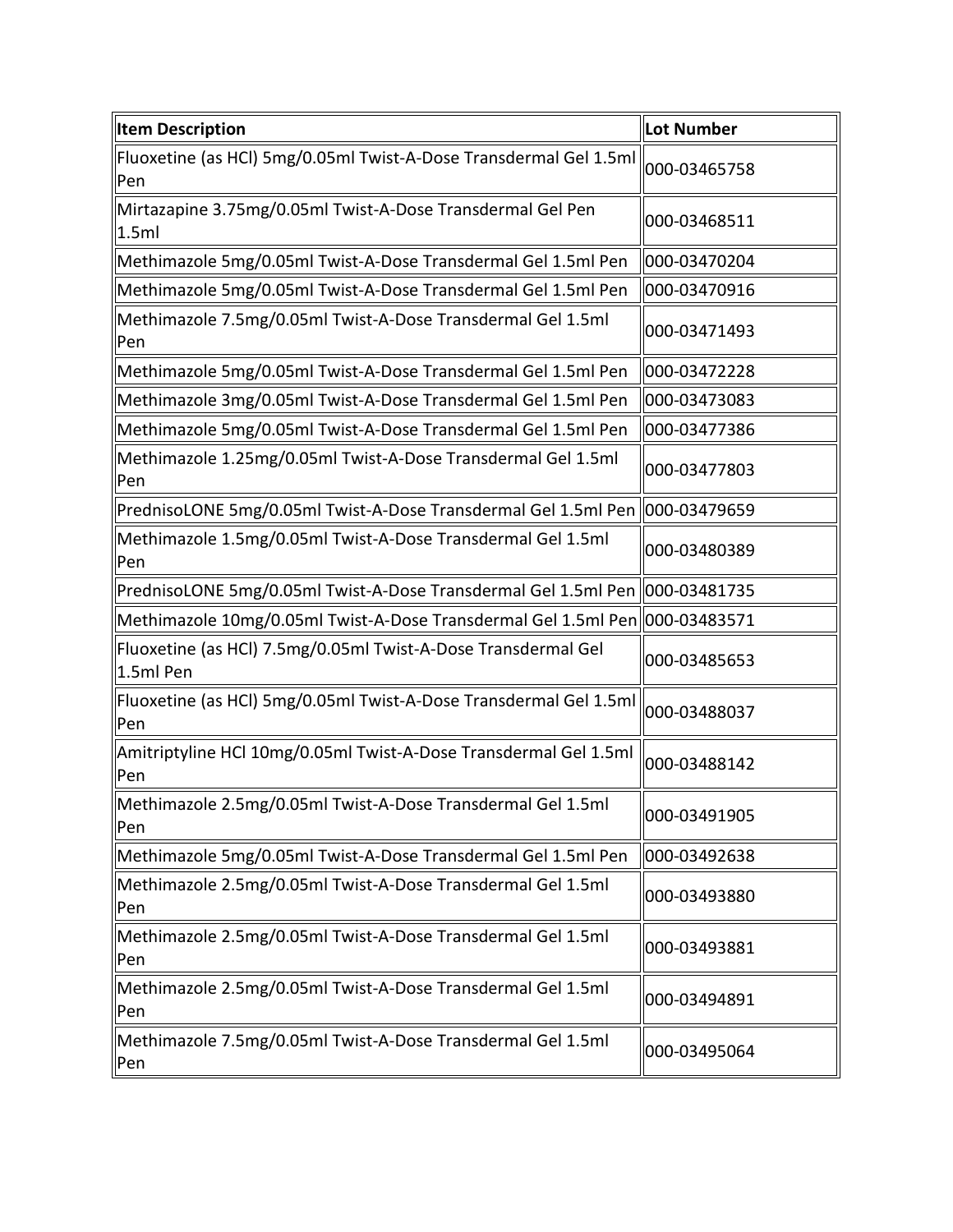| <b>Item Description</b>                                                                             | Lot Number   |
|-----------------------------------------------------------------------------------------------------|--------------|
| Methimazole 1.875mg/0.05ml Twist-A-Dose Transdermal Gel 1.5ml<br>Pen                                | 000-03495503 |
| Methimazole 2.5mg/0.05ml Twist-A-Dose Transdermal Gel 1.5ml<br>Pen                                  | 000-03496147 |
| Methimazole 5mg/0.05ml Twist-A-Dose Transdermal Gel 1.5ml Pen                                       | 000-03496149 |
| Methimazole 12.5mg/0.05ml Twist-A-Dose Transdermal Gel 1.5ml<br>Pen                                 | 000-03496201 |
| Methimazole 2.5mg/0.05ml Twist-A-Dose Transdermal Gel 1.5ml<br>Pen                                  | 000-03497349 |
| Methimazole 5mg/0.05ml Twist-A-Dose Transdermal Gel 1.5ml Pen                                       | 000-03497350 |
| Methimazole 2mg/0.05ml Twist-A-Dose Transdermal Gel 1.5ml Pen                                       | 000-03497434 |
| Amlodipine (as Besylate) 0.625mg/0.05ml Twist-A-Dose Transdermal 000-03497435<br>Gel 1.5ml Pen      |              |
| Fluoxetine (as HCl) 10mg/0.05ml Twist-A-Dose Transdermal Gel<br>1.5ml Pen                           | 000-03497436 |
| Methimazole 2.5mg/0.05ml Twist-A-Dose Transdermal Gel 1.5ml<br>Pen                                  | 000-03498023 |
| Methimazole 7.5mg/0.05ml Twist-A-Dose Transdermal Gel 1.5ml<br>Pen                                  | 000-03505043 |
| Methimazole 5mg/0.05ml Twist-A-Dose Transdermal Gel 1.5ml Pen                                       | 000-03506982 |
| Methimazole 5mg/0.05ml Twist-A-Dose Transdermal Gel 1.5ml Pen                                       | 000-03508504 |
| Methimazole 10mg/0.05ml Twist-A-Dose Transdermal Gel 1.5ml Pen 000-03508594                         |              |
| Methimazole 2.5mg/0.05ml Twist-A-Dose Transdermal Gel 1.5ml<br>Pen                                  | 000-03511280 |
| Methimazole 0.625mg/0.05ml Twist-A-Dose Transdermal Gel 1.5ml<br><b>Pen</b>                         | 000-03511903 |
| Methimazole 3.75mg/0.05ml Twist-A-Dose Transdermal Gel 1.5ml<br>Pen                                 | 000-03512675 |
| Methimazole 6.25mg/0.05ml Twist-A-Dose Transdermal Gel 1.5ml<br>Pen                                 | 000-03513590 |
| $\parallel$ Methimazole 10mg/0.05ml Twist-A-Dose Transdermal Gel 1.5ml Pen $\parallel$ 000-03513755 |              |
| Methimazole 5mg/0.05ml Twist-A-Dose Transdermal Gel 1.5ml Pen                                       | 000-03513758 |
| Methimazole in PLO 2.5mg/0.05ml Twist-A-Dose Transdermal Gel<br>1.5ml Pen                           | 000-03513821 |
| Cisapride 5mg/0.05ml T-A-D 1.5ml Twist-A-Dose Pen                                                   | 000-03514708 |
| Methimazole 5mg/0.05ml Twist-A-Dose Transdermal Gel 1.5ml Pen                                       | 000-03515578 |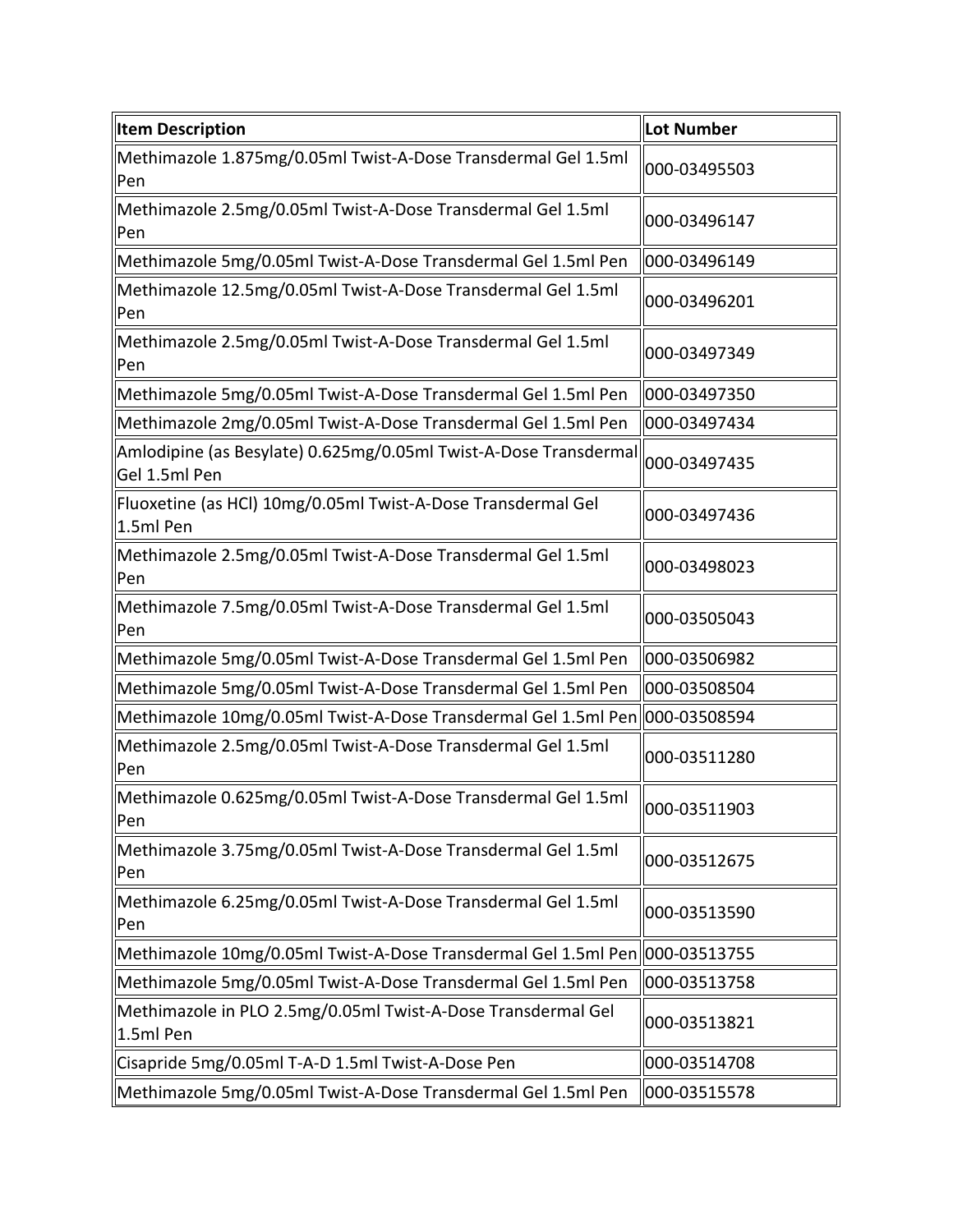| <b>Item Description</b>                                                          | Lot Number   |
|----------------------------------------------------------------------------------|--------------|
| Methimazole 2.5mg/0.05ml Twist-A-Dose Transdermal Gel 1.5ml<br>Pen               | 000-03515585 |
| Fluoxetine (as HCl) 2.5mg/0.05ml Twist-A-Dose Transdermal Gel<br>1.5ml Pen       | 000-03515753 |
| Methimazole 5mg/0.05ml Twist-A-Dose Transdermal Gel 1.5ml Pen                    | 000-03515754 |
| Methimazole 5mg/0.05ml Twist-A-Dose Transdermal Gel 1.5ml Pen                    | 000-03516272 |
| Methimazole in PLO 10mg/0.05ml Twist-a-dose Transdermal Gel<br>1.5ml Pen         | 000-03521804 |
| Methimazole 2.5mg/0.05ml Twist-A-Dose Transdermal Gel 1.5ml<br>Pen               | 000-03523843 |
| Amitriptyline HCl 7.5mg/0.05ml Twist-A-Dose Transdermal Gel 1.5ml<br>Pen         | 000-03525727 |
| Methimazole in PLO 5mg/0.05ml Twist-A-Dose Transdermal Gel<br>1.5ml Pen          | 000-03525728 |
| Methimazole 1.25mg/0.05ml Twist-A-Dose Transdermal Gel 1.5ml<br>Pen              | 000-03526258 |
| Methimazole 7.5mg/0.05ml Twist-A-Dose Transdermal Gel 1.5ml<br>Pen               | 000-03526301 |
| Amlodipine (as Besylate) 1.25mg/0.05ml Twist-A-Dose Transdermal<br>Gel 1.5ml Pen | 000-03526306 |
| Methimazole in PLO 2.5mg/0.05ml Twist-A-Dose Transdermal Gel<br>1.5ml Pen        | 000-03527579 |
| Methimazole 2.5mg/0.05ml Twist-A-Dose Transdermal Gel 1.5ml<br>Pen               | 000-03529234 |
| Amitriptyline HCl 5mg/0.05ml Twist-A-Dose Transdermal Gel 1.5ml<br>Pen           | 000-03529800 |
| Methimazole 2.5mg/0.05ml Twist-A-Dose Transdermal Gel 1.5ml<br>Pen               | 000-03532370 |
| Methimazole in PLO 5mg/0.05ml Twist-A-Dose Transdermal Gel<br>1.5ml Pen          | 000-03532900 |
| Methimazole 5mg/0.05ml Twist-A-Dose Transdermal Gel 1.5ml Pen                    | 000-03535128 |
| Methimazole 9mg/0.05ml Twist-A-Dose Transdermal Gel 1.5ml Pen                    | 000-03535550 |
| Methimazole 2.5mg/0.05ml Twist-A-Dose Transdermal Gel 1.5ml<br>Pen               | 000-03535651 |
| Methimazole 3.75mg/0.05ml Twist-A-Dose Transdermal Gel 1.5ml<br>Pen              | 000-03537400 |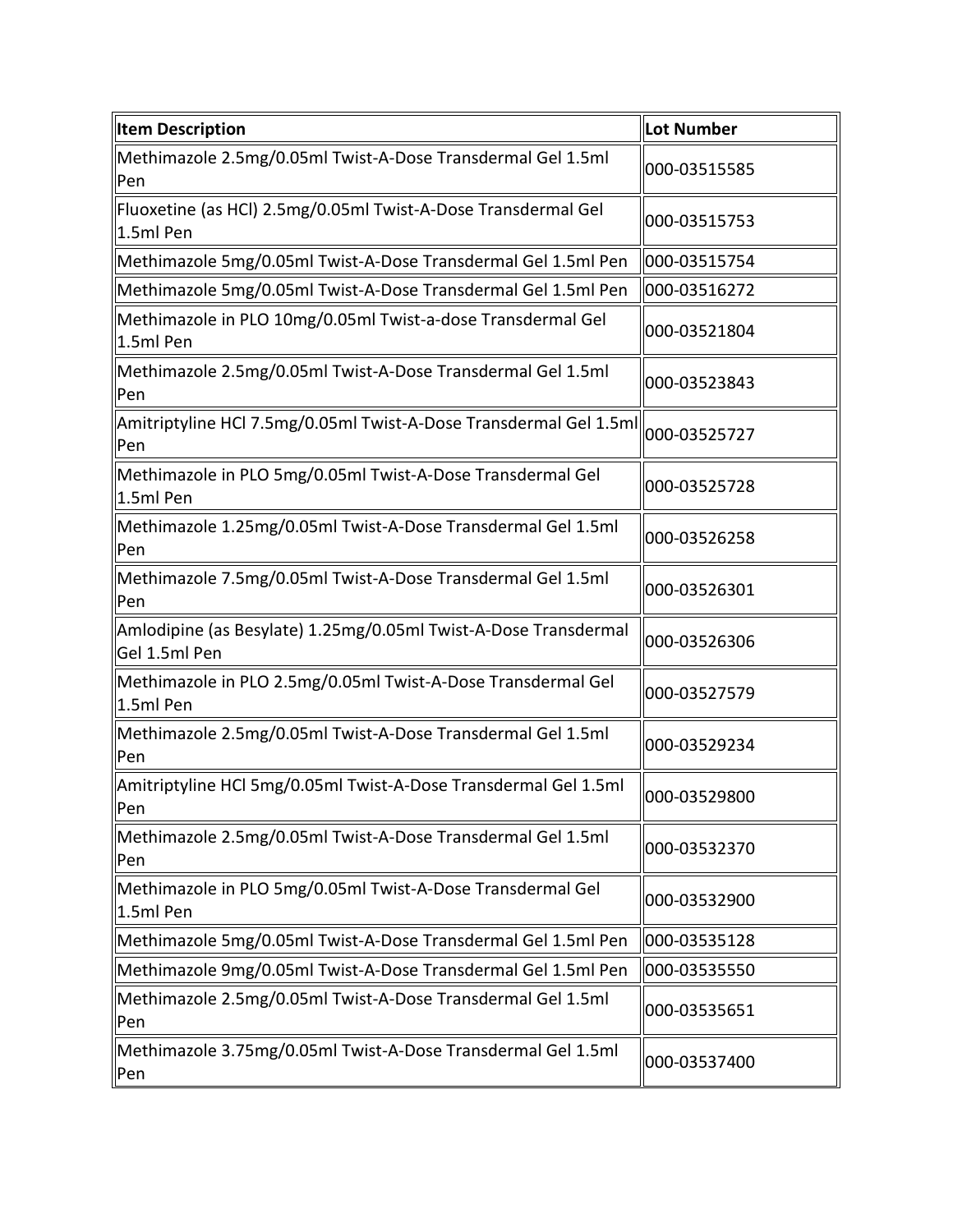| <b>Item Description</b>                                                      | Lot Number     |
|------------------------------------------------------------------------------|----------------|
| Fluoxetine (as HCl) 4mg/0.05ml Twist-A-Dose Transdermal Gel 1.5ml<br>Pen     | llooo-03537792 |
| Fluoxetine (as HCl) 5mg/0.05ml Twist-A-Dose Transdermal Gel 1.5ml<br>Pen     | 1000-03538628  |
| Methimazole 5mg/0.05ml Twist-A-Dose Transdermal Gel 1.5ml Pen                | 000-03543534   |
| Fluoxetine (as HCl) 10mg/0.05ml Twist-A-Dose Transdermal Gel<br>1.5ml Pen    | 000-03543841   |
| Methimazole 2.5mg/0.05ml Twist-A-Dose Transdermal Gel 1.5ml<br>Pen           | 000-03545429   |
| Methimazole 7.5mg/0.05ml Twist-A-Dose Transdermal Gel 1.5ml<br>Pen           | 000-03546136   |
| Fluoxetine (as HCl) 2.5mg/0.05ml Twist-A-Dose Transdermal Gel<br>1.5ml Pen   | 000-03546770   |
| Methimazole 1mg/0.05ml Twist-A-Dose Transdermal Gel 1.5ml Pen                | 000-03547745   |
| Mirtazapine 3.75mg/0.05ml Twist-A-Dose Transdermal Gel Pen<br>1.5ml          | 000-03548474   |
| Fluoxetine (as HCl) 5mg/0.05ml Twist-A-Dose Transdermal Gel 1.5ml<br>Pen     | 000-03549908   |
| Methimazole 2.5mg/0.05ml Twist-A-Dose Transdermal Gel 1.5ml<br>Pen           | 000-03550255   |
| Methimazole 2.5mg/0.05ml Twist-A-Dose Transdermal Gel 1.5ml<br>Pen           | 000-03555058   |
| Methimazole 5mg/0.05ml Twist-A-Dose Transdermal Gel 1.5ml Pen                | 000-03555649   |
| Methimazole 5mg/0.05ml Twist-A-Dose Transdermal Gel 1.5ml Pen                | 000-03556435   |
| Methimazole 2.5mg/0.05ml Twist-A-Dose Transdermal Gel 1.5ml<br>  Pen         | 000-03556838   |
| Cyproheptadine HCl 2mg/0.05ml Twist-a-Dose Transdermal Gel<br>1.5ml Pen      | 000-03557700   |
| Methimazole 3.75mg/0.05ml Twist-A-Dose Transdermal Gel 1.5ml<br>Pen          | 000-03559313   |
| Methimazole 5mg/0.05ml Twist-A-Dose Transdermal Gel 1.5ml Pen                | 000-03560541   |
| Methimazole 15mg/0.05ml Twist-A-Dose Transdermal Gel 1.5ml Pen  000-03560789 |                |
| Methimazole 10mg/0.05ml Twist-A-Dose Transdermal Gel 1.5ml Pen 000-03560821  |                |
| Fluoxetine (as HCl) 5mg/0.05ml Twist-A-Dose Transdermal Gel 1.5ml<br>Pen     | 000-03562749   |